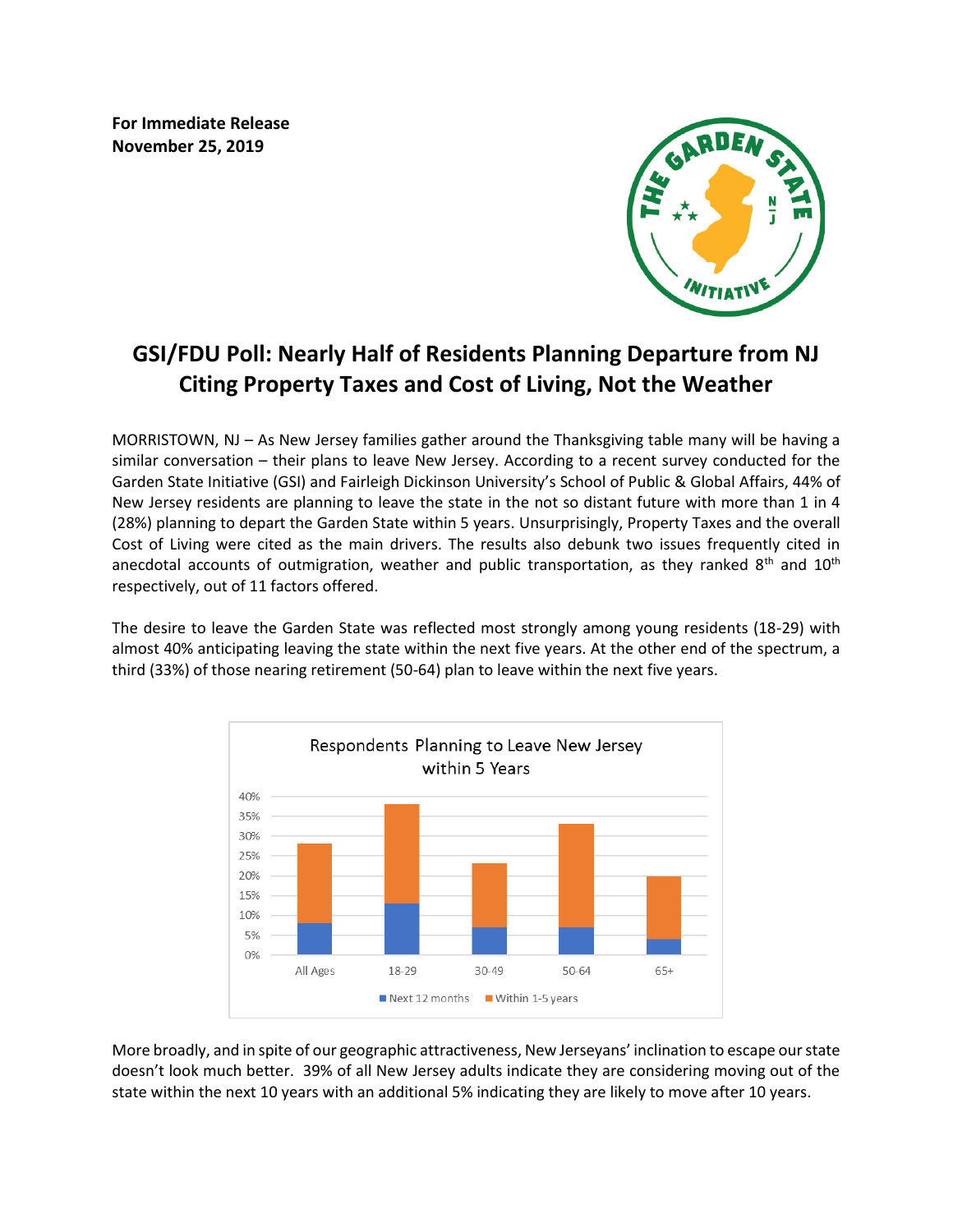"These results should alarm every elected official and policymaker in New Jersey," said **GSI's president Regina M. Egea**. "We have a crisis of confidence in the ability of our leaders to address property taxes and the cost of living whether at the start of their career, in prime earning years, or repositioning for retirement, New Jersey residents see greener pastures in other states. This crisis presents a profound challenge to our state as we are faced with a generation of young residents looking elsewhere to build their careers, establish families and make investments like homeownership."

"What's interesting is that new Jersey's top two problems are really deeply rooted political problems," said **Peter Woolley, director of FDU's School of Public & Global Affairs**. "That means our big problems can only be resolved through a sustained and resolute political process."

Respondents to the poll cited property taxes and the high cost of living are the two most concerning issues. When rating concerns on a basis of 0 to 10, these "bread and butter" issues garnered the highest response to a question that surveyed which quality of life indicators are of the greatest concern to New Jersey adults. Government corruption and concerns about crime and drugs rounded-out the top 4 concerns, although at a distance. Of note, the survey found no significant differences in responses across income levels.



# **Quality of Life Concerns Ranked**

## **About The Garden State Initiative**

The Garden State Initiative is a 501(c)3 nonprofit organization dedicated to strengthening New Jersey by providing an alternative voice and commonsense policy solutions in the state -- solutions that promote new investment, the growth of businesses, the creation of economic opportunities, and innovation to the benefit of all New Jerseyans. GardenStateInitiative.org

## **About Fairleigh Dickinson University's School of Public & Global Affairs**

Personal, global and transformational, FDU has an international profile with four campuses in three time zones, two in the Garden State, one in Oxfordshire, England and one in Vancouver, Canada. FDU's School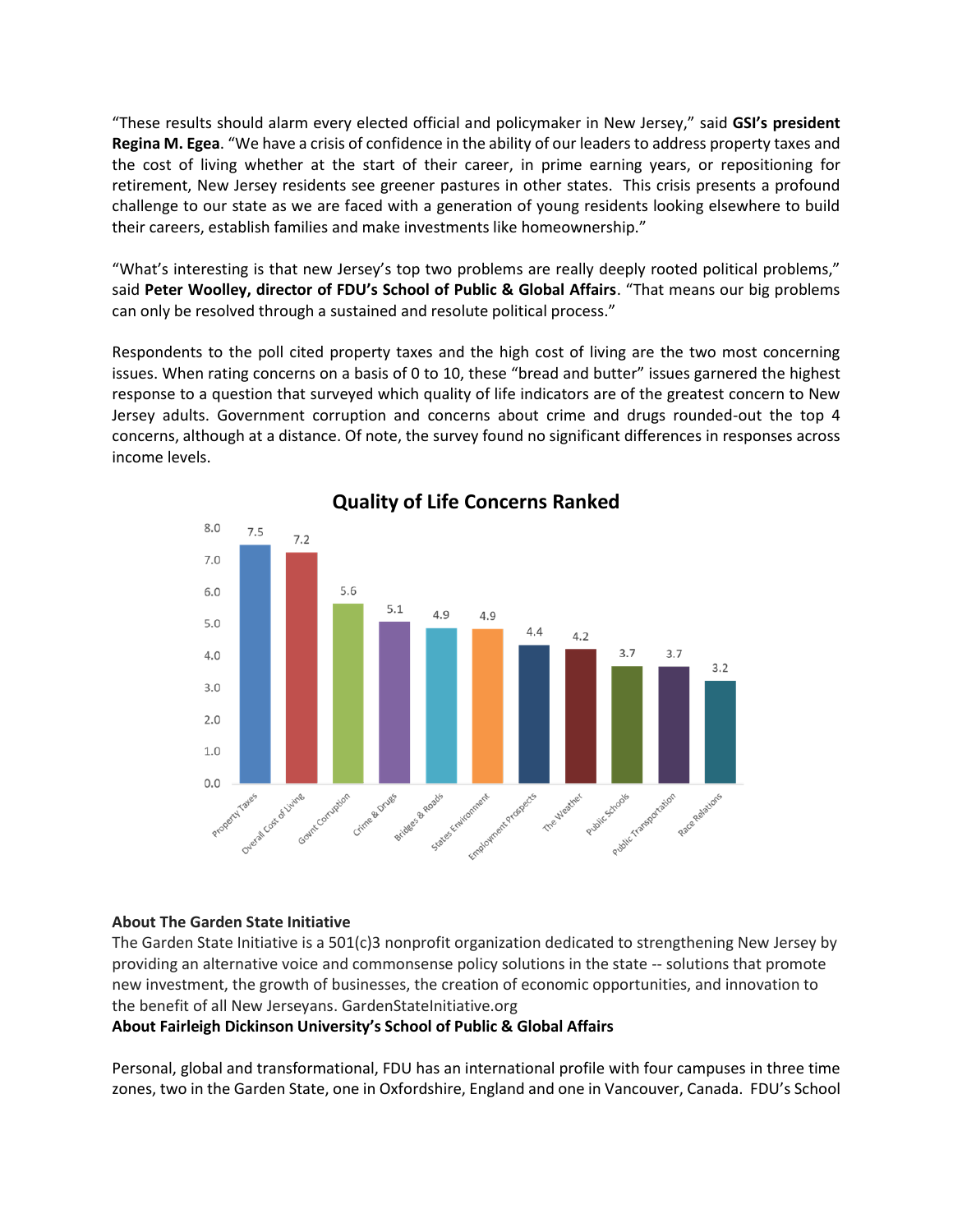of Public and Global Affairs prepares students for advancement in public and non-profit leadership offering three elements of education and service: the Master of Public Administration (MPA) for those who want to lead governmental organizations, quasi-governmental agencies, and non-profits; the MA in Global Affairs, offered to diplomatic staff from Argentina to Zambia; and the FDU Poll conducting since 2001 original research for corporate, non-profit, and government entities.

# **Tables**

| GS2 Are you considering a move out of New Jersey in order to improve your standard of living? [IF YES, READ OPTIONS] |            |     |               |                 |       |                  |                                       |                         |                        |               |         |       |
|----------------------------------------------------------------------------------------------------------------------|------------|-----|---------------|-----------------|-------|------------------|---------------------------------------|-------------------------|------------------------|---------------|---------|-------|
|                                                                                                                      |            |     | <b>GENDER</b> |                 |       |                  | <b>COMBINED PARTY ID WITH LEANERS</b> |                         |                        |               |         |       |
|                                                                                                                      | <b>ALL</b> |     | <b>MALE</b>   | <b>FEMALE</b>   |       |                  | Democrat Independe Republican         |                         |                        |               |         |       |
| Yes, within the next 12 months                                                                                       |            | 8%  | 8%            | 7%              | 8%    | 9%               | 6%                                    |                         |                        |               |         |       |
| Yes, in the next 1 to 5 years                                                                                        |            | 20% | 25%           | 16%             | 14%   | 24%              | 24%                                   |                         |                        |               |         |       |
| Yes, in the next 6 to 10 years                                                                                       |            | 11% | 9%            | 12%             | 12%   | 8%               | 10%                                   |                         |                        |               |         |       |
| Yes, in the next 11 or more years                                                                                    |            | 5%  | 4%            | 5%              | 4%    | 7%               | 4%                                    |                         |                        |               |         |       |
| Not consider move outside of NJ                                                                                      |            | 51% | 48%           | 53%             | 55%   | 44%              | 52%                                   |                         |                        |               |         |       |
| Dont know [vol]                                                                                                      |            | 6%  | 5%            | 7%              | 7%    | 7%               | 4%                                    |                         |                        |               |         |       |
| Refused [vol]                                                                                                        |            | 0%  | 0%            | 0%              | 0%    | 0%               | 0%                                    |                         |                        |               |         |       |
| Unwght N                                                                                                             |            | 801 | 378           | 423             | 370   | 196              | 220                                   |                         |                        |               |         |       |
|                                                                                                                      |            |     | AGE           |                 |       |                  |                                       | RACE/ETHNICITY COMBINED |                        |               |         |       |
|                                                                                                                      | ALL        |     | 18-29         | 30-49           | 50-64 | $65+$            | White                                 | <b>Black</b>            | Hisp                   | Other         |         |       |
| Yes, within the next 12 months                                                                                       |            | 8%  | 13%           | 7%              | 7%    | 4%               | 5%                                    | 11%                     | 13%                    | 4%            |         |       |
| Yes, in the next 1 to 5 years                                                                                        |            | 20% | 25%           | 16%             | 26%   | 16%              | 20%                                   | 18%                     | 21%                    | 17%           |         |       |
| Yes, in the next 6 to 10 years                                                                                       |            | 11% | 9%            | 14%             | 15%   | 2%               | 9%                                    | 15%                     | 11%                    | 17%           |         |       |
| Yes, in the next 11 or more years                                                                                    |            | 5%  | 4%            | 8%              | 3%    | 1%               | 5%                                    | 3%                      | 4%                     | 5%            |         |       |
| Not consider move outside of NJ                                                                                      |            | 51% | 43%           | 44%             | 45%   | 76%              | 55%                                   | 52%                     | 42%                    | 44%           |         |       |
| Dont know [vol]                                                                                                      |            | 6%  | 7%            | 9%              | 4%    | 2%               | 6%                                    | 2%                      | 6%                     | 12%           |         |       |
| Refused [vol]                                                                                                        |            | 0%  | 0%            | 1%              | 0%    | 0%               | 0%                                    | 0%                      | 1%                     | 0%            |         |       |
| Unwght N                                                                                                             |            | 801 | 143           | 264             | 196   | 198              | 534                                   | 90                      | 111                    | 48            |         |       |
|                                                                                                                      |            |     | <b>INCOME</b> |                 |       | <b>EDUCATION</b> |                                       |                         |                        | <b>REGION</b> |         |       |
|                                                                                                                      | ALL        |     | <75K          | 75K-<150K 150K+ |       |                  | HS or Less Some Coll Coll Grad        |                         | <b>Grad Work North</b> |               | Central | South |
| Yes, within the next 12 months                                                                                       |            | 8%  | 11%           | 5%              | 4%    | 10%              | 9%                                    | 4%                      | 6%                     | 6%            | 7%      | 11%   |
| Yes, in the next 1 to 5 years                                                                                        |            | 20% | 21%           | 17%             | 21%   | 16%              | 24%                                   | 23%                     | 16%                    | 20%           | 19%     | 21%   |
| Yes, in the next 6 to 10 years                                                                                       |            | 11% | 9%            | 13%             | 12%   | 10%              | 10%                                   | 11%                     | 13%                    | 11%           | 11%     | 9%    |
| Yes, in the next 11 or more years                                                                                    |            | 5%  | 5%            | 7%              | 1%    | 4%               | 5%                                    | 7%                      | 3%                     | 4%            | 6%      | 4%    |
| Not consider move outside of NJ                                                                                      |            | 51% | 48%           | 54%             | 55%   | 55%              | 43%                                   | 51%                     | 57%                    | 53%           | 52%     | 47%   |
| Dont know [vol]                                                                                                      |            | 6%  | 6%            | 3%              | 7%    | 6%               | 9%                                    | 4%                      | 5%                     | 6%            | 5%      | 7%    |
| Refused [vol]                                                                                                        |            | 0%  | 0%            | 1%              | 0%    | 0%               | 1%                                    | 0%                      | 0%                     | 0%            | 0%      | 1%    |
| Unwght N                                                                                                             |            | 801 | 336           | 253             | 125   | 161              | 214                                   | 239                     | 184                    | 322           | 249     | 230   |

GS1. After recoding, the following picture emerges of respondent remarks concerning New Jersey's contribution to their quality of life. Keep in mind, respondents could offer more than one response, and there were 795 who answered the question:

| Category                                                     | Number of times offered | % of respondents |
|--------------------------------------------------------------|-------------------------|------------------|
| Geography (e.g., close to beaches, NYC, etc.)                | 274                     | 34%              |
| Access (e.g., good schools, has everything, good<br>produce) | 171                     | 22%              |
| Environment (e.g., farms, quiet, rural, clean air)           | 120                     | 21%              |
| Nothing/DK                                                   | 142                     | 18%              |
| Economy (e.g., employment opportunities)                     | 84                      | 11%              |
| People/Community                                             | 57                      | 8%               |
| Taxes/High cost of living                                    | 58                      | 7%               |
| Diversity                                                    | 44                      | 6%               |
| Family                                                       | 42                      | 5%               |
| Lived here all my life                                       | 33                      | 4%               |
| I'm moving soon                                              | 11                      | 1%               |
| Other                                                        | 34                      | 4%               |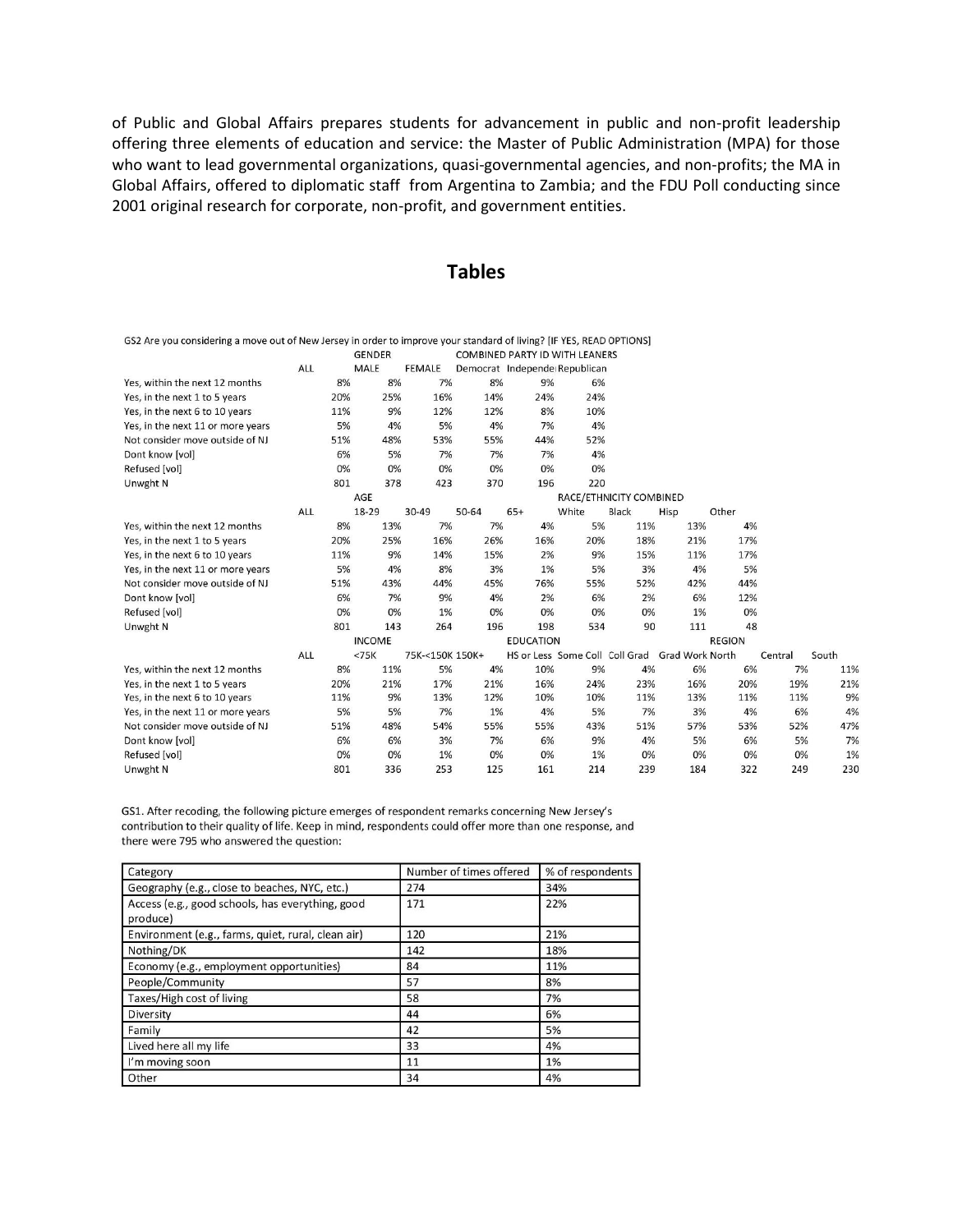# **Methodology**

The survey was conducted by live callers on both landlines and cellular phones between September 26 through October 2, 2019, with a scientifically selected random sample of 801 New Jersey adults, 18 or older. Persons without a telephone could not be included in the random selection process. Respondents within a household are selected by asking randomly for the youngest adult currently available. The interview was conducted in English and included 253 adults reached on a landline phone and 548 adults reached on a cell phone, all acquired through random digit dialing.

The data were weighted to be representative of the non-institutionalized adult population of New Jersey. The weighting balanced sample demographics to target population parameters. The sample is balanced to match parameters for sex, age, education, race/ethnicity, region and phone use. The sex, age, education, race/ethnicity and region parameters were derived from 2017 American Community Survey PUMS data. The phone use parameter was derived from estimates provided by the National Health Interview Survey Early Release Program.<sup>123</sup>

Weighting was done in two stages. The first stage of weighting corrected for different probabilities of selection associated with the number of adults in each household and each respondent's telephone usage patterns. This adjustment also accounts for the overlapping landline and cell sample frames and the relative sizes of each frame and each sample. This first stage weight was applied to the entire sample which included all adults.

The second stage of the weighting balanced sample demographics to match target population benchmarks. This weighting was accomplished using SPSSINC RAKE, an SPSS extension module that simultaneously balances the distributions of all variables using the GENLOG procedure. Weights were trimmed to prevent individual interviews from having too much influence on the final results. The use of these weights in statistical analysis ensures that the demographic characteristics of the sample closely approximate the demographic characteristics of the target population.

## *Effects of Sample Design on Statistical Analysis*

Post-data collection statistical adjustments require analysis procedures that reflect departures from simple random sampling. We calculate the effects of these design features so that an appropriate adjustment can be incorporated into tests of statistical significance when using these data. The so-called "design effect" or deff represents the loss in statistical efficiency that results from a disproportionate sample design and systematic non-response. The total sample design effect for this study is 1.27.<sup>4</sup>

<sup>&</sup>lt;sup>1</sup> NCHS, National Health Interview Survey, 2013-2017; U.S. Census Bureau, American Community Survey, 2012-2016; and infoUSA.com consumer database, 2013-2017.

<sup>&</sup>lt;sup>2</sup> Blumberg SJ, Luke JV. Wireless substitution: Early release of estimates from the National Health Interview Survey, July–December 2016. National Center for Health Statistics. May 2017.

<sup>&</sup>lt;sup>3</sup> Blumberg SJ, Luke JV. Wireless substitution: Early release of estimates from the National Health Interview Survey, July-December 2018. National Center for Health Statistics. July 2019.

<sup>&</sup>lt;sup>4</sup> The composite design effect for a sample of size n, with each case having a weight, w is computed as  $deff =$  $n \sum w^2/(\sum w)^2$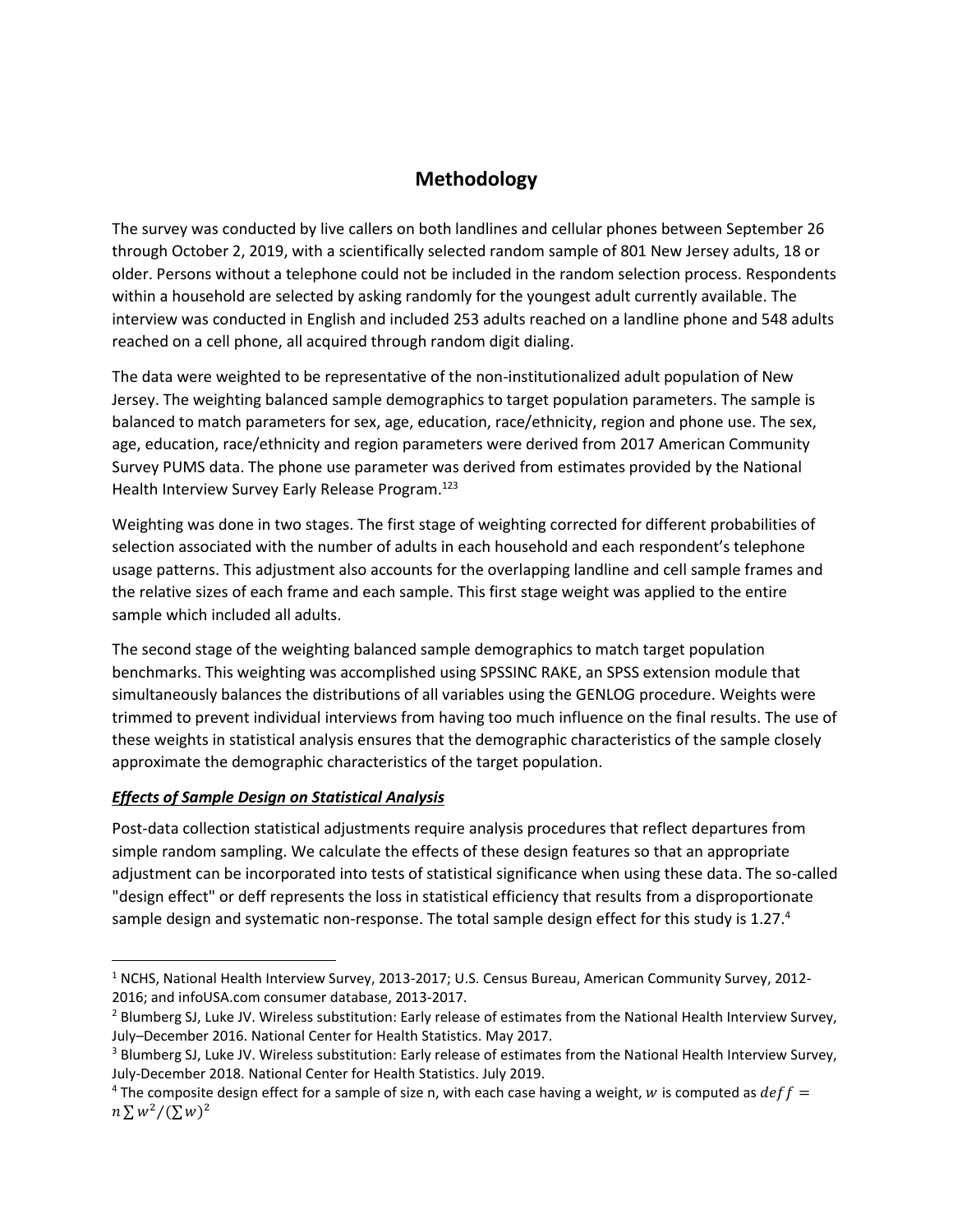All surveys are subject to sampling error, which is the expected probable difference between interviewing everyone in a population versus a scientific sampling drawn from that population. Sampling error should be adjusted to recognize the effect of weighting the data to better match the population. In this poll, the simple sampling error for 801 New Jersey adults is +/-3.9 percentage points (including the design effect) at a 95 percent confidence interval. Thus, if 50 percent of New Jersey adults in this sample favor a particular position, we would be 95 percent sure that the true figure is between 46.1 and 53.9 percent (50 +/- 3.9) if all New Jersey adults had been interviewed, rather than just a sample.

Sampling error does not take into account other sources of variation inherent in public opinion studies, such as non-response, question wording, or context effects.

This telephone survey was fielded by Braun Research, Inc. with sample from Dynata.

The sample was purchased from Marketing Systems Group and the research was funded by Fairleigh Dickinson University and the Garden State Initiative.

## **Weighted Telephone Sample Characteristics**

| 801 New Jersey Adults     |     |     |                   |
|---------------------------|-----|-----|-------------------|
| Male                      | 48% |     | $N = 378 (+/-5%)$ |
| Female                    | 52% |     | $N = 423 (+/-5%)$ |
| 18-29                     | 17% |     | $N = 143 (+/-8%)$ |
| 30-49                     | 36% |     | $N = 264 (+/-6%)$ |
| 50-64                     | 26% |     | $N = 196 (+/-7%)$ |
| $65+$                     | 20% |     | $N = 198 (+/-7%)$ |
|                           |     |     |                   |
| Democrat (with leaners)   |     | 46% | $N = 370 (+/-5%)$ |
| Independent               | 27% |     | $N = 196 (+/-7%)$ |
| Republican (with leaners) | 27% |     | $N = 220 (+/-7%)$ |
| White                     | 58% |     | $N = 534 (+/-4%)$ |
| <b>Black</b>              | 13% |     | $N = 90 (+/-9%)$  |
| Hispanic                  | 19% |     | $N = 111(+/-9%)$  |

## **Exact question wording and order**

LV1 through LV5 released October 11, 2019 US1 through US3 released October 8, 2019 NJ1 and NJ2 released October 11, 2019 HIST withheld SCHOOLS1 and SCHOOLS2 withheld RR1 withheld

GS1 In a few words, please tell me what it is about New Jersey that improves the quality of your life: Record response

- GS2 Are you considering a move out of New Jersey in order to improve your standard of living?
- 1 Yes, within the next 12 months
- 2 Yes, in the next 1 to 5 years